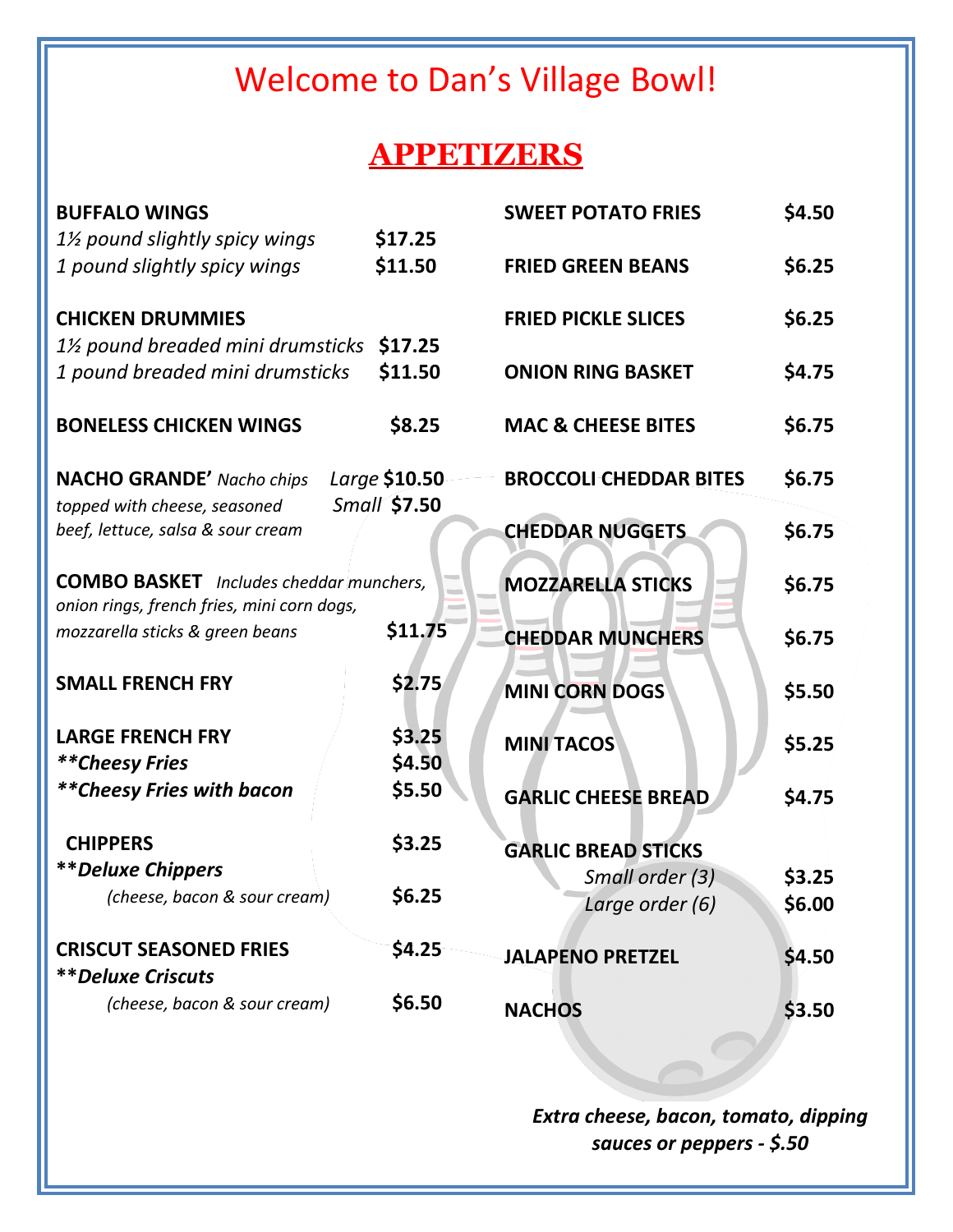| <b>*HAMBURGER</b>                              | 1/3 lb. ground chuck patty<br>1/4 lb. ground chuck patty<br>1/5 lb. ground chuck patty                                                                |
|------------------------------------------------|-------------------------------------------------------------------------------------------------------------------------------------------------------|
| *DOUBLE BURGER                                 |                                                                                                                                                       |
|                                                | Double your pleasure! Two 1/4 lb. ground chuck patties stacked tall<br>Add cheese                                                                     |
| <b>*CHEESEBURGER</b>                           |                                                                                                                                                       |
|                                                | 1/3 lb. ground chuck patty with American cheese<br>1/4 lb. ground chuck patty with American cheese<br>1/5 lb. ground chuck patty with American cheese |
| *CALIFORNIA BURGER                             | 1/3 lb. ground chuck patty served with<br>lettuce/tomato/mayo                                                                                         |
|                                                | With American cheese                                                                                                                                  |
| <b>*WESTERN BURGER</b><br><b>*BOONE BURGER</b> | 1/3 lb. ground chuck patty topped with cheese/onion rings/BBQ                                                                                         |
|                                                | 1/3 lb. ground chuck patty topped with crisp bacon<br>and American cheese                                                                             |
| *PATTY MELT                                    | 1/3 lb. ground chuck patty topped with fried onions<br>and American cheese on rye bread                                                               |
|                                                | *MUSHROOM & SWISS BURGER 1/4 lb. ground chuck patty topped with<br><b>Mushrooms and Swiss cheese</b>                                                  |
|                                                |                                                                                                                                                       |
|                                                | *PIZZA BURGER Italian sausage patty stuffed with mozzarella cheese                                                                                    |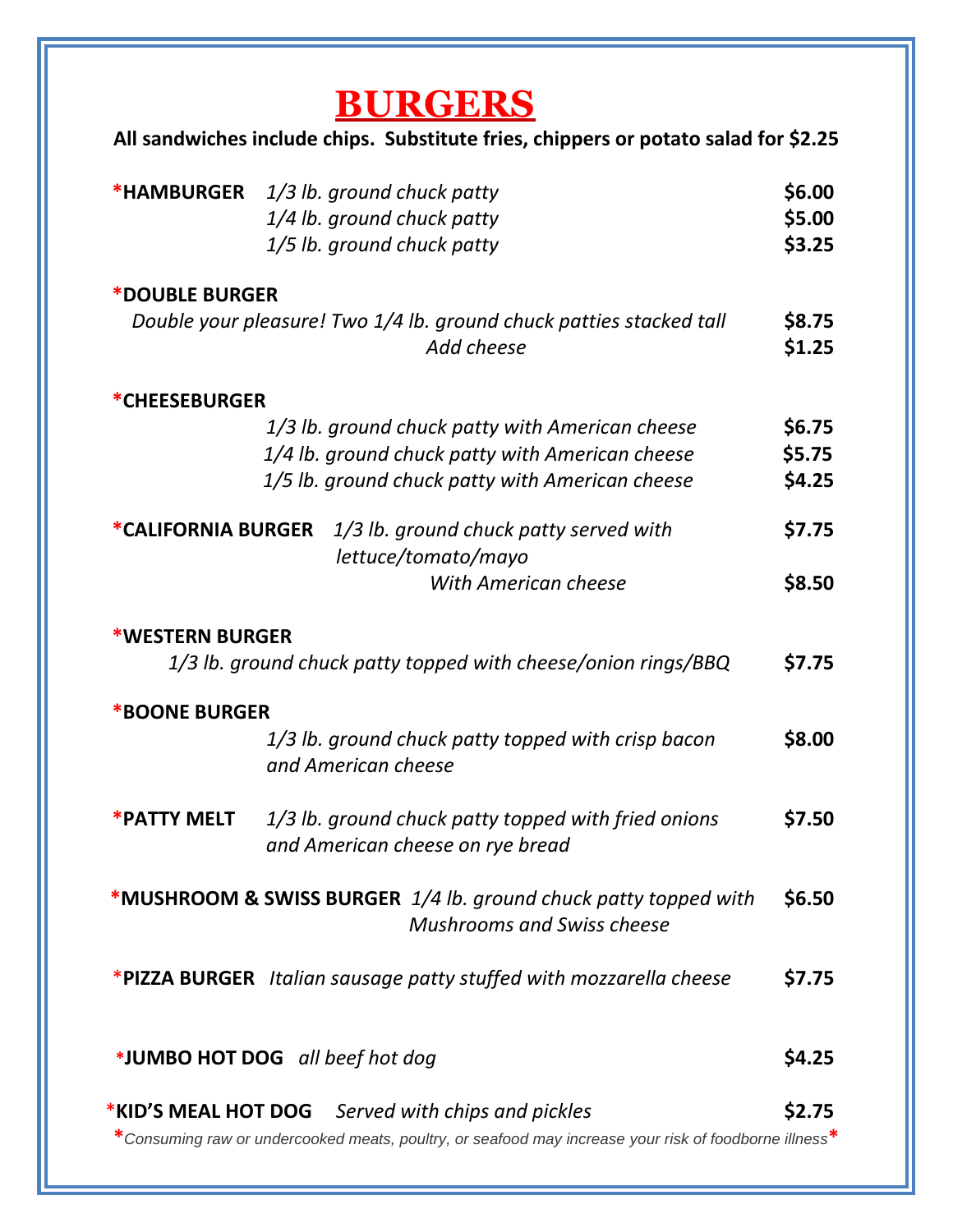# **BASKETS & MORE**

| 5 PIECE CHICKEN TENDER BASKET served with french fries              | \$9.50 |
|---------------------------------------------------------------------|--------|
| <b>5 PIECE CHICKEN TENDERS</b>                                      | \$7.75 |
| <b>3 PIECE CHICKEN TENDERS BASKET</b> served with french fries      | \$6.75 |
| <b>3 PIECE CHICKEN TENDERS</b>                                      | \$4.75 |
| <b>SHRIMP BASKET</b> tender shrimp/french fries/cole slaw/rye bread | \$9.25 |
|                                                                     |        |

## **WRAPS**

| FIESTA CHICKEN WRAP grilled chicken/lettuce/tomato/bacon/cheese                | \$7.75 |
|--------------------------------------------------------------------------------|--------|
| BUFFALO CHICKEN WRAP breaded chicken/lettuce/tomato/cheese/<br>Frank's Red Hot | \$7.75 |
| FISH WRAP breaded fish/lettuce/cheese/side of tarter                           | \$7.75 |

#### *Your choice of Ranch, Southwest or Honey Mustard dressing*

 **\*CHICKEN COBB SALAD** grilled or crispy chicken/*lettuce/ bacon cheese/tomatoes/eggs/croutons served with a garlic bread stick* **\$9.75**

## **SANDWICHES**

| *STEAK SANDWICH 8 oz. tender, fresh steak sandwich<br>add mushrooms and onions                          | \$11.00<br>\$1.00 |
|---------------------------------------------------------------------------------------------------------|-------------------|
| <b>GRILLED CHICKEN SANDWICH</b> 5 oz. chicken breast served<br>with lettuce/tomato/mayo                 | \$7.50            |
| breaded chicken breast served<br><b>BREADED CHICKEN SANDWICH</b><br>with lettuce/tomato/mayo            | \$7.50            |
| <b>BREADED FISH SANDWICH</b> 2 battered fish filets deep fried served<br>with lettuce cheese and tarter | \$7.50            |